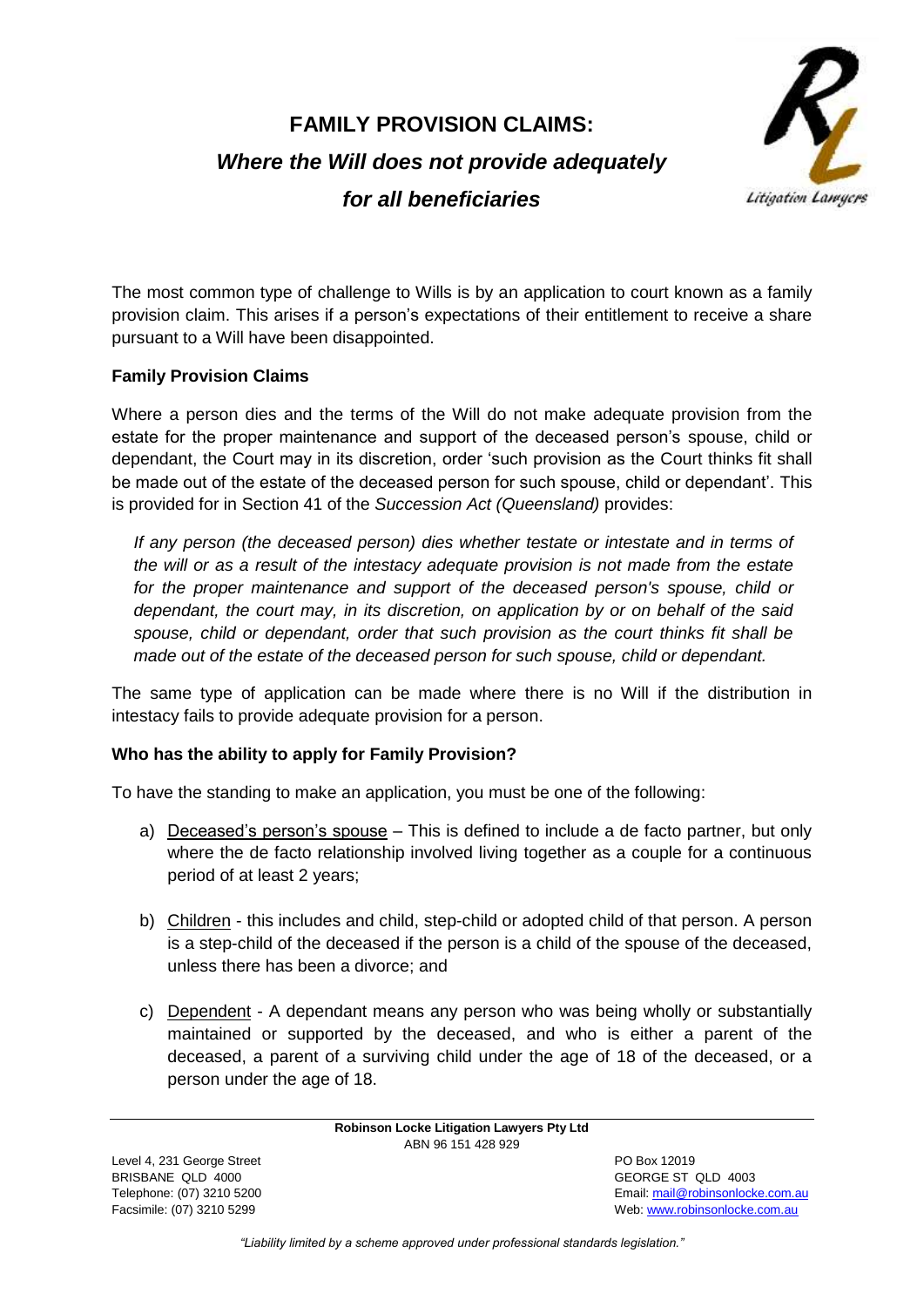## **The test for Family Provision**

High Court cases indicate that the Court is required to carry out a two stage process.

The first stage calls for determination of whether the Applicant has been left without adequate provision for his or her proper maintenance. In performing the assessment of the first stage of the process, consideration must be given objectively as to what, in all the circumstances is the proper level of maintenance appropriate for the Applicant.

The second stage only arises if determination of the first stage has been made in favour of the Applicant. It requires the Court to decide what provision ought to be made out of the deceased estate for the Applicant. This is clearly a value judgment in all the circumstances.

#### **What is Proper Maintenance and Support?**

The concept of what is "proper maintenance and support" is assessed by "not merely adequacy or sufficiency but whether the distribution has measured up to the obligations which the statue imposes on a testator".

The station in life of the parties and the reasonable expectations must be considered. Therefore, in larger estates, this can be very different from smaller estates.

The character and conduct of the person who has been excluded from the Will is relevant as to what is a reasonable expectation.

Persons with an intellectual disability as a general rule are likely to be considered as having need, and to be a person who should have been in the parent's mind when making the Will.

## **What if the estate has been given to charity?**

If the estate has been to charity, this does not prevent a person from applying for fair provision from the estate.

However, there are cases where courts have recognised a moral duty of the person making the Will, large estates, to benefit charities. As a result, some charities may oppose an application for provision out of the Will, rather than merely adopting a "wait and see" what the court does attitude.

#### **Time Limits**

Unless the court otherwise directs, no application shall be heard by the court unless proceedings for such claim have been instituted within 9 months of the death of the deceased. Where an application has been filed on behalf of any person, it may be treated by the court as deemed to be made on behalf of all persons who might apply. Therefore, if an application has been brought by another person, other claimants can join in such application.

#### **Conclusion**

The family provision part of the *Succession Act* allows family members to make claims for a distribution from the estate where the Will fails to provide adequate provision for them.

#### **HOW WE CAN HELP YOU**